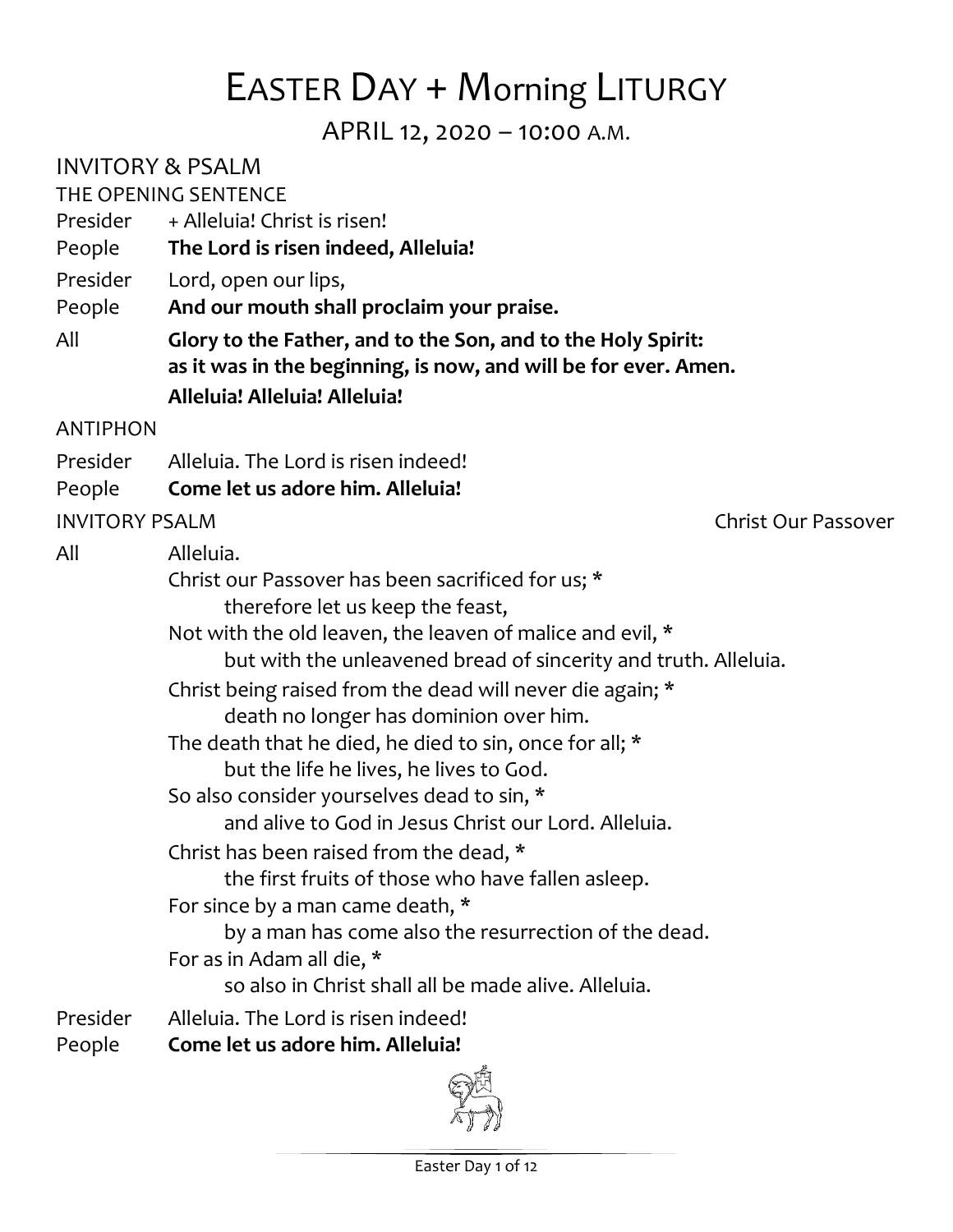#### THE PSALMODY **EXAMPLE 2018** Psalm 148

| All | 1 Hallelujah! Praise the Lord from the heavens; *<br>praise him in the heights. |
|-----|---------------------------------------------------------------------------------|
|     | 2 Praise him, all you angels of his; *                                          |
|     | praise him, all his host.                                                       |
|     | 3 Praise him, sun and moon; *                                                   |
|     | praise him, all you shining stars.                                              |
|     | 4 Praise him, heaven of heavens, *                                              |
|     | and you waters above the heavens.                                               |
|     | 5 Let them praise the Name of the Lord; *                                       |
|     | for he commanded, and they were created.                                        |
|     | 6 He made them stand fast for ever and ever; *                                  |
|     | he gave them a law which shall not pass away.                                   |
|     |                                                                                 |
|     | 7 Praise the Lord from the earth, *<br>you sea-monsters and all deeps;          |
|     | 8 Fire and hail, snow and fog, *                                                |
|     | tempestuous wind, doing his will;                                               |
|     | 9 Mountains and all hills, *                                                    |
|     | fruit trees and all cedars;                                                     |
|     | 10 Wild beasts and all cattle, *                                                |
|     | creeping things and winged birds;                                               |
|     | 11 Kings of the earth and all peoples, *                                        |
|     | princes and all rulers of the world;                                            |
|     | 12 Young men and maidens, *                                                     |
|     | old and young together.                                                         |
|     | 13 Let them praise the Name of the Lord, *                                      |
|     | for his Name only is exalted,                                                   |
|     | his splendor is over earth and heaven.                                          |
|     | 14 He has raised up strength for his people                                     |
|     | and praise for all his loyal servants, *                                        |
|     | the children of Israel, a people who are near him. Hallelujah!                  |
| ALL |                                                                                 |
|     | Glory to the Father, and to the Son, and to the Holy Spirit:                    |

ALL **Glory to the Father, and to the Son, and to the Holy Spirit: as it was in the beginning, is now, and will be for ever. Amen. Alleluia! Alleluia! Alleluia!**

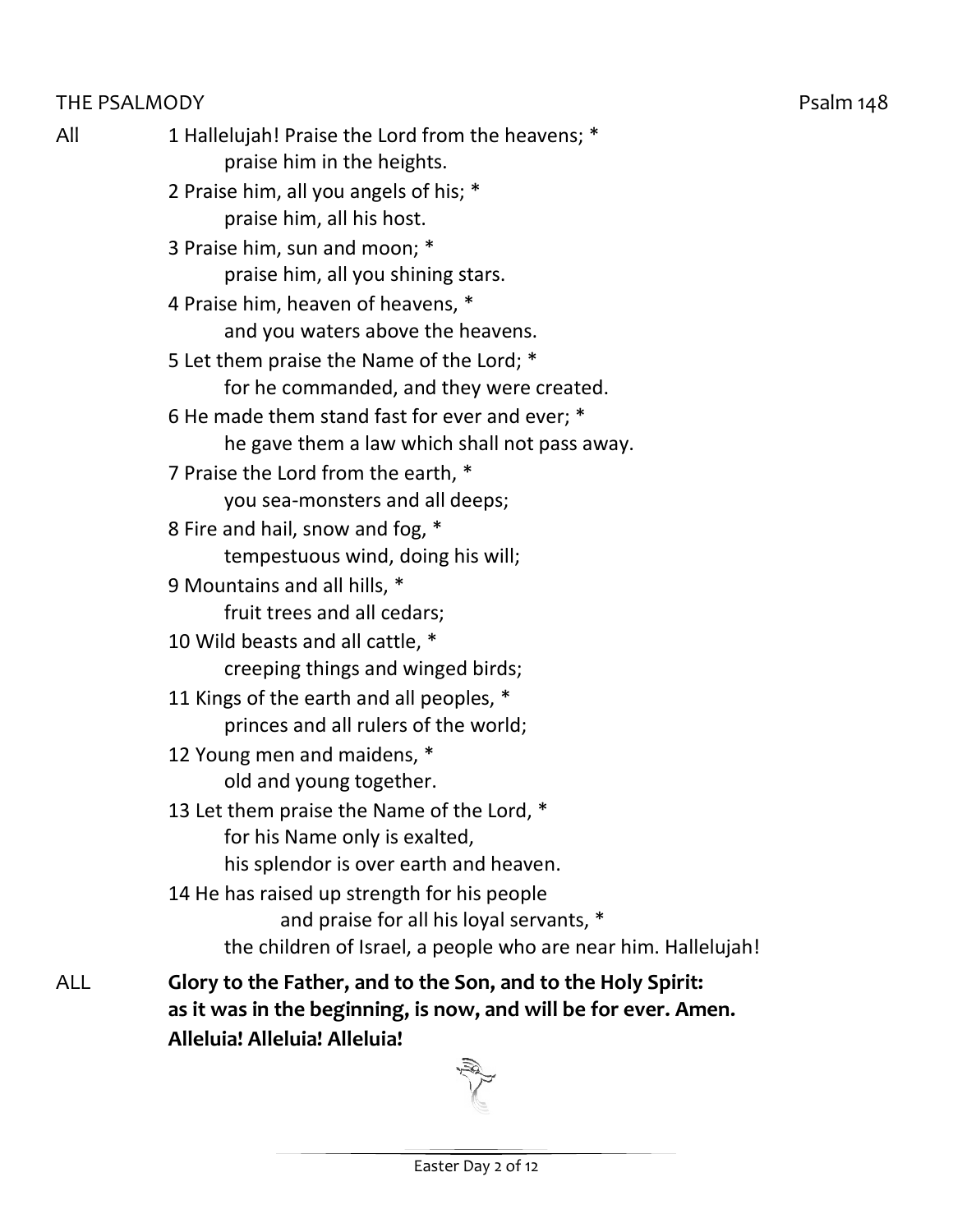#### THE GOOD NEWS THE GOOD NEWS

Deacon The Holy Gospel of our Lord Jesus Christ according to Matthew.

- People Glory to you, Lord Christ.
	- After the sabbath, as the first day of the week was dawning, Mary Magdalene and the other Mary went to see the tomb. And suddenly there was a great earthquake; for an angel of the Lord, descending from heaven, came and rolled back the stone and sat on it. His appearance was like lightning, and his clothing white as snow. For fear of him the guards shook and became like dead men. But the angel said to the women, "Do not be afraid; I know that you are looking for Jesus who was crucified. He is not here; for he has been raised, as he said. Come, see the place where he lay. Then go quickly and tell his disciples, 'He has been raised from the dead, and indeed he is going ahead of you to Galilee; there you will see him.' This is my message for you." So they left the tomb quickly with fear and great joy, and ran to tell his disciples. Suddenly Jesus met them and said, "Greetings!" And they came to him, took hold of his feet, and worshiped him. Then Jesus said to them, "Do not be afraid; go and tell my brothers to go to Galilee; there they will see me."
- Deacon The Gospel of the Lord.
- People **Praise to you, Lord Christ.**

SERMON SERMON The Rev. John Jeffrey Purchal, Rector

#### THE RENEWAL OF BAPTISMAL VOWS

Presider Do you reaffirm your renunciation of evil and renew your commitment to Jesus Christ? People **I do.** Presider Do you believe in God the Father? People **I believe in God, the Father almighty, creator of heaven and earth.** Presider Do you believe in Jesus Christ, the Son of God? People **I believe in Jesus Christ, his only Son, our Lord. He was conceived by the power of the Holy Spirit and born of the Virgin Mary. He suffered under Pontius Pilate, was crucified, died, and was buried. He descended to the dead. On the third day he rose again. He ascended into heaven, and is seated at the right hand of the Father. He will come again to judge the living and the dead.**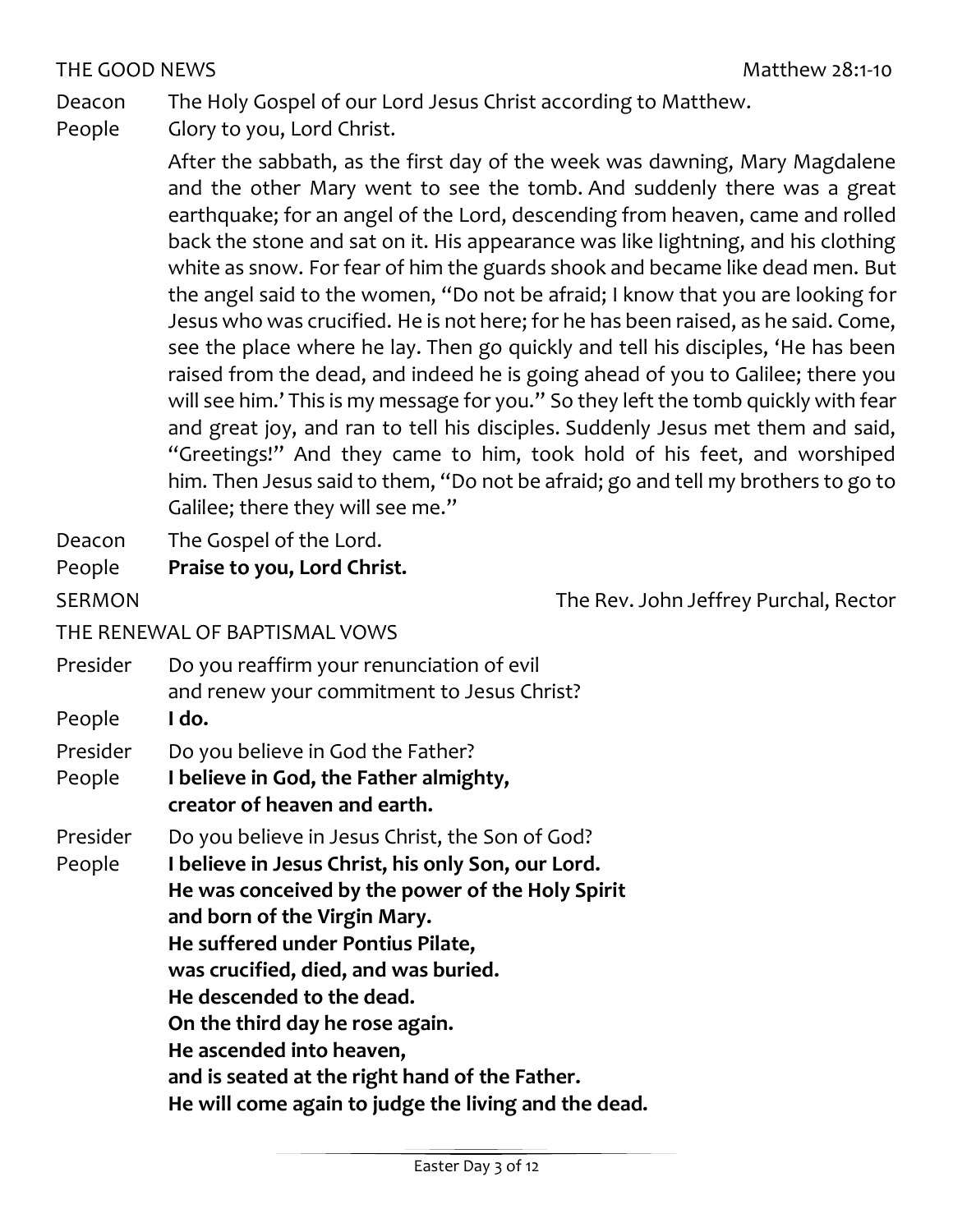| Presider    | Do you believe in God the Holy Spirit?                           |
|-------------|------------------------------------------------------------------|
| People      | I believe in the Holy Spirit,                                    |
|             | the holy catholic Church,                                        |
|             | the communion of saints,                                         |
|             | the forgiveness of sins,                                         |
|             | the resurrection of the body,                                    |
|             | and the life everlasting.                                        |
| Presider    | Will you continue in the apostles' teaching and                  |
|             | fellowship, in the breaking of bread, and in the prayers?        |
| People      | I will, with God's help.                                         |
| Presider    | Will you persevere in resisting evil, and, whenever              |
|             | you fall into sin, repent and return to the Lord?                |
| People      | I will, with God's help.                                         |
| Presider    | Will you proclaim by word and example the Good                   |
|             | News of God in Christ?                                           |
| People      | I will, with God's help.                                         |
| Presider    | Will you seek and serve Christ in all persons, loving            |
|             | your neighbor as yourself?                                       |
| People      | I will, with God's help.                                         |
| Presider    | Will you strive for justice and peace among all people,          |
|             | and respect the dignity of every human being?                    |
| People      | I will, with God's help.                                         |
| Presider    | This is our faith, the faith of the Church and                   |
|             | we are proud to profess it in the name of Christ Jesus our Lord. |
| People      | Amen.                                                            |
| THE PRAYERS |                                                                  |
| Presider    | The Lord be with you.                                            |
| People      | And also with you.                                               |
| Presider    | Let us pray together;                                            |
| All         | Our Father, who art in heaven,                                   |
|             | hallowed be thy Name, thy kingdom come,                          |
|             | thy will be done, on earth as it is in heaven.                   |
|             | Give us this day our daily bread.                                |
|             | And forgive us our trespasses,                                   |
|             | as we forgive those who trespass against us.                     |
|             | And lead us not into temptation, but deliver us from evil.       |
|             | For thine is the kingdom, and the power, and the glory,          |
|             | for ever and ever. Amen.                                         |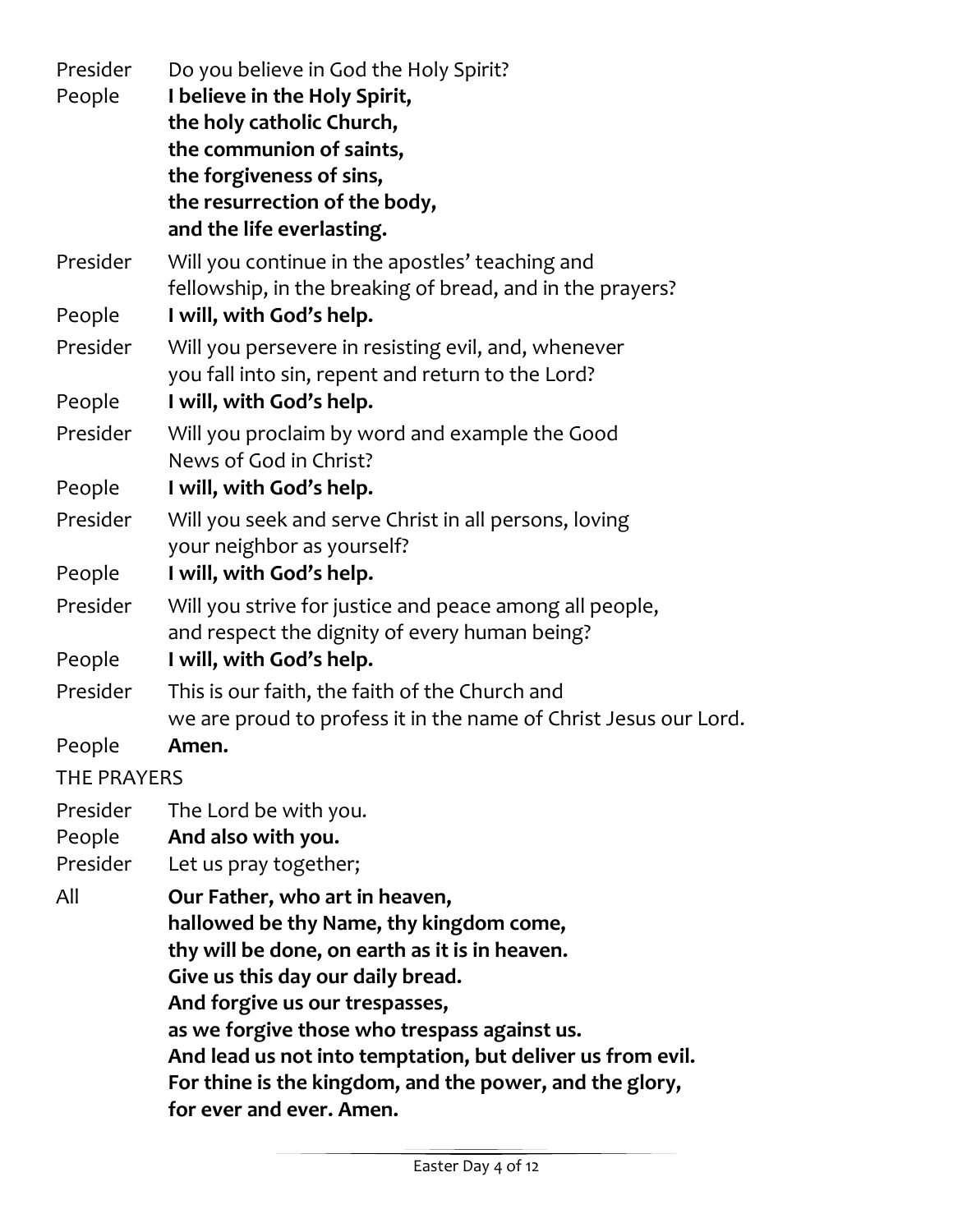### THE SUFFRAGES

Presider Show us your mercy, O Lord; People **And grant us your salvation.** Presider Clothe your ministers with righteousness; People **Let your people sing with joy.**  Presider Give peace, O Lord, in all the world; People **For only in you can we live in safety.**  Presider Lord, keep this nation under your care; People **And guide us in the way of justice and truth.**  Presider Let your way be known upon earth; People **Your saving health among all nations.**  Presider Let not the needy, O Lord, be forgotten; People **Nor the hope of the poor be taken away.**  Presider Create in us clean hearts, O God; People **And sustain us with your Holy Spirit.** THE COLLECTS Presider The Lord be with you.

People **And also with you.**

Presider Let us pray.

COLLECT FOR EASTER SUNDAY

Presider Almighty God, who through your only-begotten Son Jesus Christ overcame death and opened to us the gate of everlasting life: Grant that we, who celebrate with joy the day of the Lord's resurrection, may be raised from the death of sin by your life-giving Spirit; through Jesus Christ our Lord, who lives and reigns with you and the Holy Spirit, one God, now and for ever.

People **Amen.**

A COLLECT FOR HEALING AND HOPE *A* COLLECT FOR HEALING AND HOPE

Presider God of healing and hope, in Jesus you meet us in our places of pain and fear. Look with mercy on those who have contracted the new virus, on any who are vulnerable, and on all who feel in danger. Through this time of global concern, by your Holy Spirit bring out the best not the worst in us. Make us more aware of our interdependence on each other, and of the strength that comes from being one body in you. Through Christ our wounded healer.

People **Amen.**

CLOSING PRAYERS

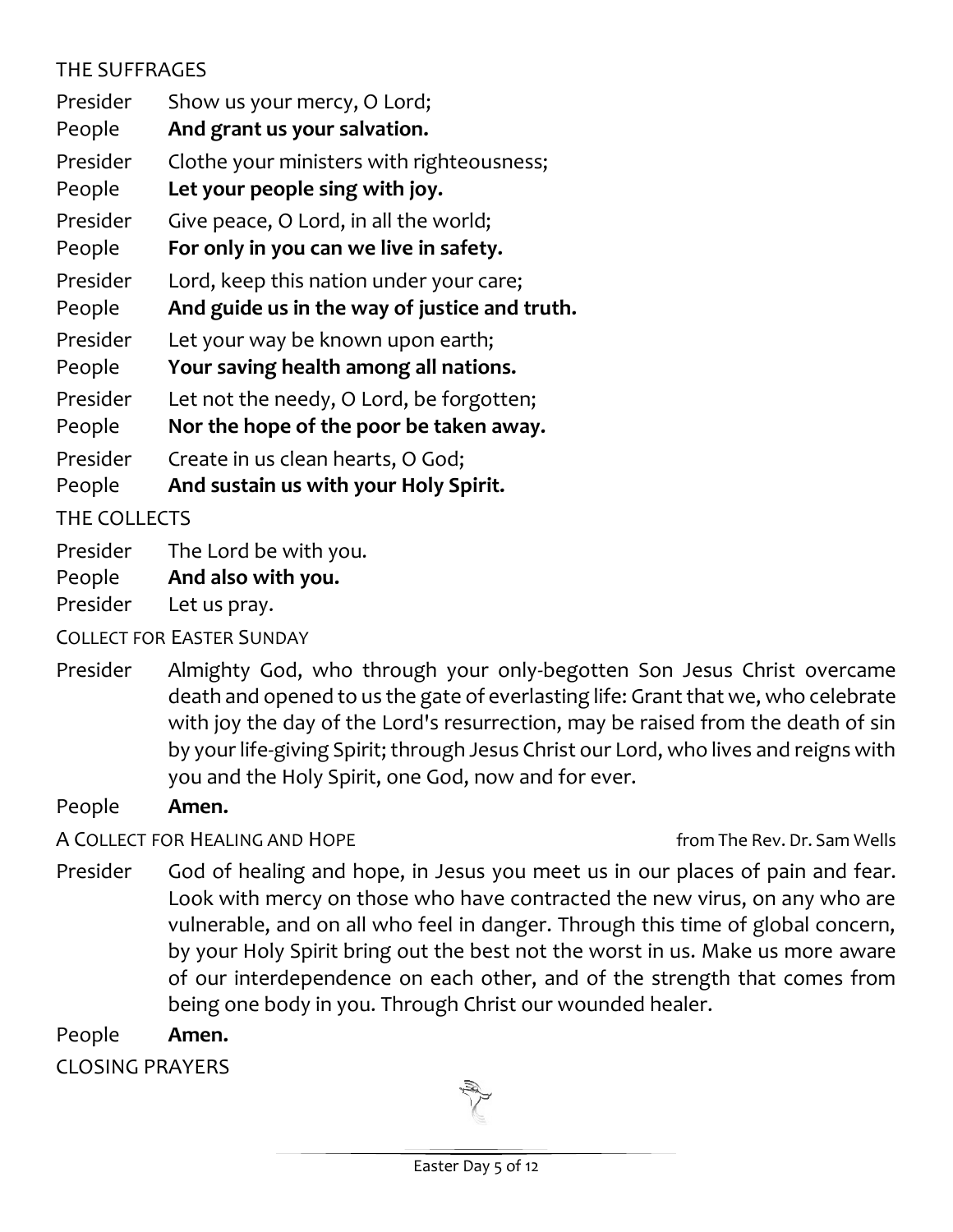#### A PRAYER OF ST. CHRYSOSTOM

Presider Almighty God, you have given us grace at this time with one accord to make our common supplication to you; and you have promised through your well-beloved Son that when two or three are gathered together in his Name you will be in the midst of them: Fulfill now, O Lord, our desires and petitions as may be best for us; granting us in this world knowledge of your truth, and in the age to come life everlasting.

People **Amen.**

THE BENEDICTION

Presider May Almighty God, who has redeemed us and made us his children through the resurrection of his Son our Lord, bestow upon you the riches of his blessing.

People **Amen.**

- Presider May God, who through the water of baptism has raised us from sin into newness of life, make you holy and worthy to be united with Christ for ever.
- People **Amen.**
- Presider May God, who has brought us out of bondage to sin into true and lasting freedom in the Redeemer, bring you to your eternal inheritance.
- People **Amen.**
- Presider And the blessing of God Almighty, the Father, the Son, and the Holy Spirit, be upon you and remain with you for ever.

People **Amen.**

THE DISMISSAL

Deacon Go in peace to love the Lord! Alleluia! Alleluia! Alleluia!

People **Thanks be to God! Alleluia! Alleluia! Alleluia!**



Alleluig! Alleluig!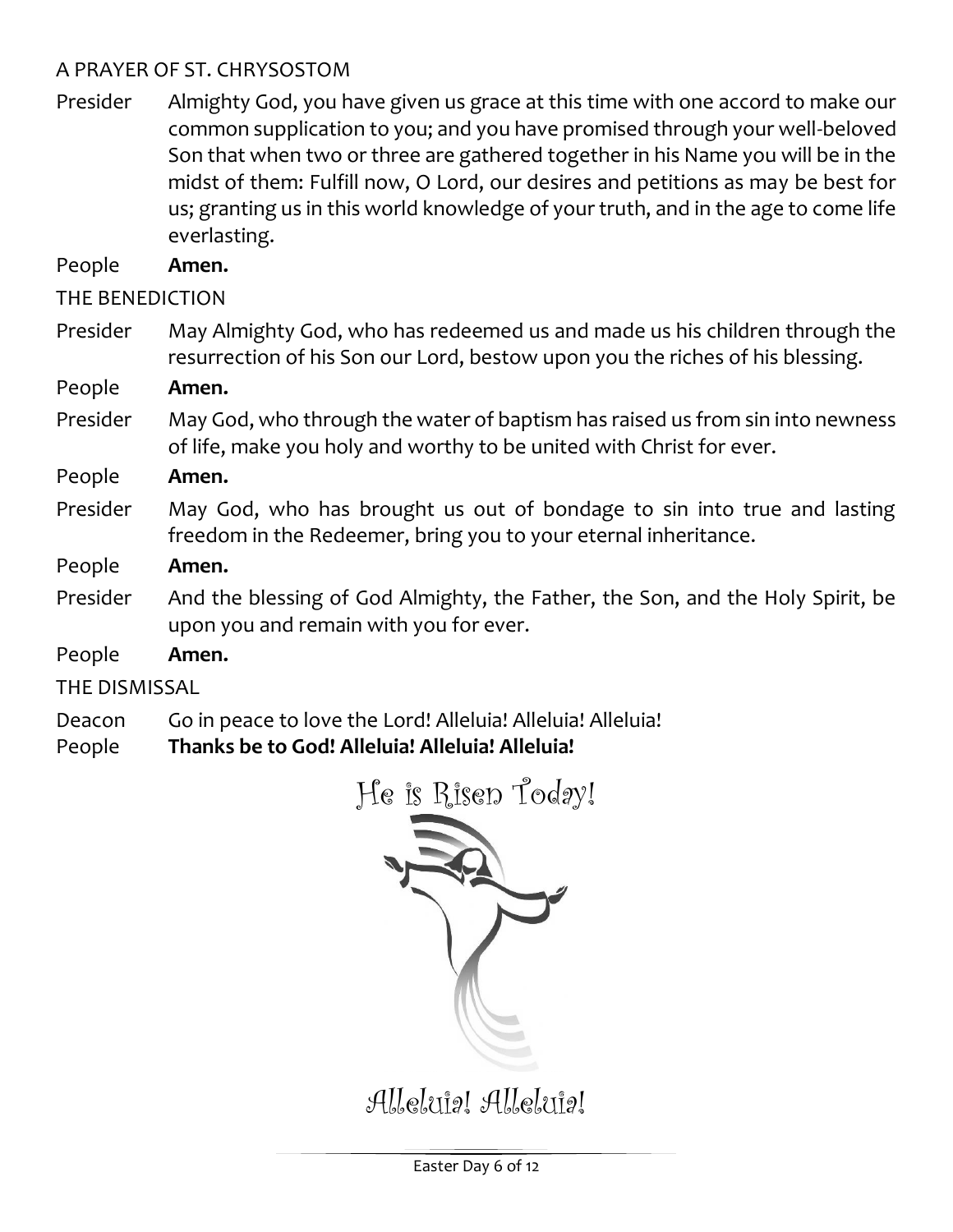# EASTER DAY + Evening LITURGY

APRIL 12, 2020 – 5:00 P.M.

INVITORY & PSALM

THE OPENING SENTENCE

- Presider + Alleluia! Christ is risen!
- People **The Lord is risen indeed, Alleluia!**
- Presider O God, make speed to save us.

People **O Lord, make haste to help us.**

All **Glory to the Father, and to the Son, and to the Holy Spirit: as it was in the beginning, is now, and will be for ever. Amen. Alleluia! Alleluia! Alleluia!**

#### PHOS HILARON

All O gracious Light,

pure brightness of the everliving Father in heaven,

O Jesus Christ, holy and blessed!

Now as we come to the setting of the sun,

and our eyes behold the vesper light,

we sing your praises, O God: Father, Son, and Holy Spirit.

You are worthy at all times to be praised by happy voices,

O Son of God, O Giver of life,

and to be glorified through all the worlds.

#### THE PSALMODY

#### Psalm 113

| All | 1 Hallelujah!<br>Give praise, you servants of the Lord; *                                                          |
|-----|--------------------------------------------------------------------------------------------------------------------|
|     | praise the Name of the Lord.<br>2 Let the Name of the Lord be blessed, *<br>from this time forth for evermore.     |
|     | 3 From the rising of the sun to its going down *<br>let the Name of the Lord be praised.                           |
|     | 4 The Lord is high above all nations, *<br>and his glory above the heavens.                                        |
|     | 5 Who is like the Lord our God,<br>who sits enthroned on high *<br>but stoops to behold the heavens and the earth? |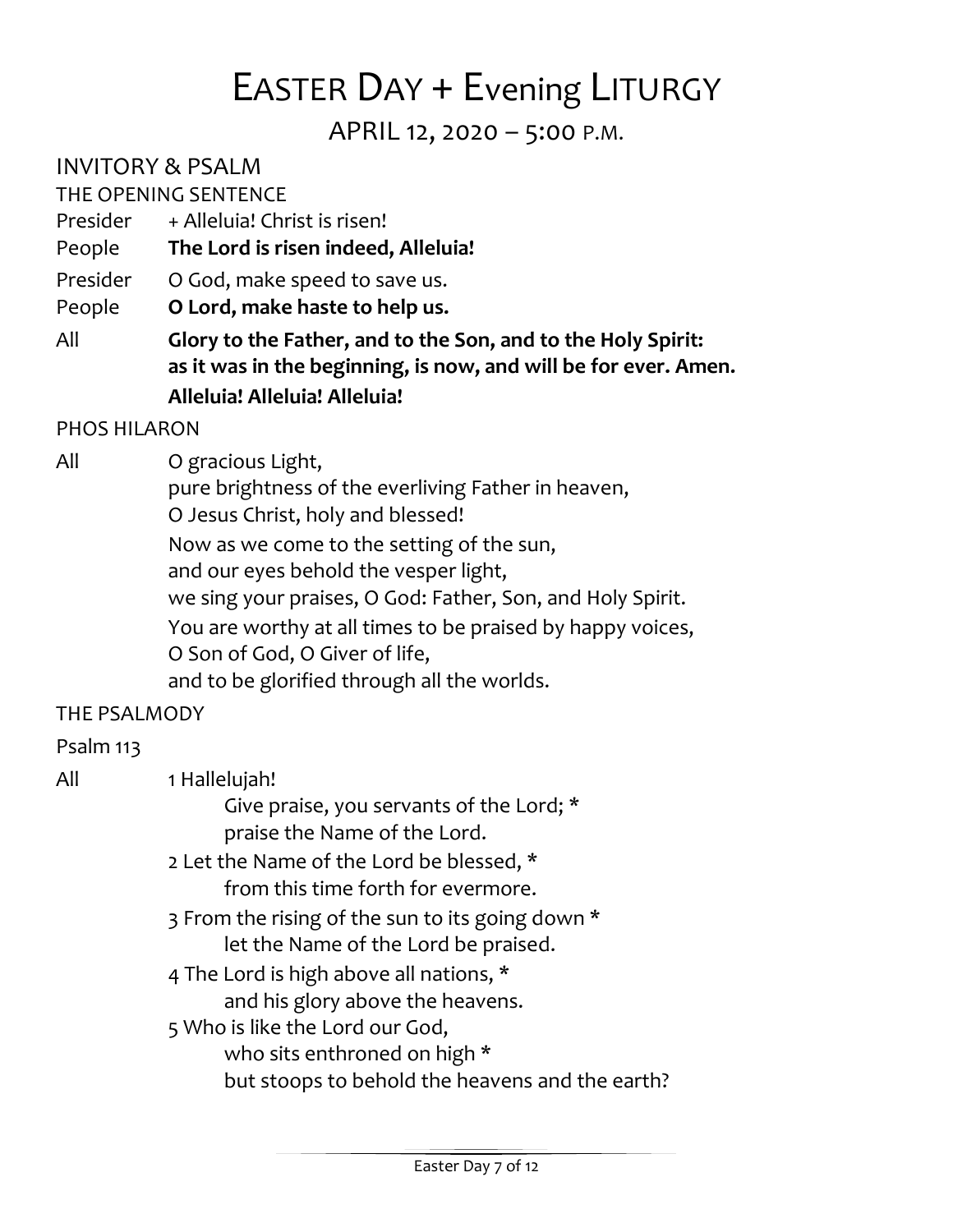6 He takes up the weak out of the dust \* and lifts up the poor from the ashes. 7 He sets them with the princes, \* with the princes of his people. 8 He makes the woman of a childless house \* to be a joyful mother of children.

#### Psalm 114

|     | 1 Hallelujah!                                                |
|-----|--------------------------------------------------------------|
|     | When Israel came out of Egypt, *                             |
|     | the house of Jacob from a people of strange speech,          |
|     | 2 Judah became God's sanctuary *                             |
|     | and Israel his dominion.                                     |
|     | 3 The sea beheld it and fled; *                              |
|     | Jordan turned and went back.                                 |
|     | 4 The mountains skipped like rams, *                         |
|     | and the little hills like young sheep.                       |
|     | 5 What ailed you, O sea, that you fled? *                    |
|     | O Jordan, that you turned back?                              |
|     | 6 You mountains, that you skipped like rams? *               |
|     | you little hills like young sheep?                           |
|     | 7 Tremble, O earth, at the presence of the Lord, *           |
|     | at the presence of the God of Jacob,                         |
|     | 8 Who turned the hard rock into a pool of water *            |
|     | and flint-stone into a flowing spring.                       |
| ALL | Glory to the Father, and to the Son, and to the Holy Spirit: |

## **as it was in the beginning, is now, and will be for ever. Amen. Alleluia! Alleluia! Alleluia!**

THE LESSON Luke 24:13-49

Reader A Lesson for the Gospel of Saint Luke.

Now on that same day, the first day of the week, two of the disciples were going to a village called Emmaus, about seven miles from Jerusalem, and talking with each other about all these things that had happened. While they were talking and discussing, Jesus himself came near and went with them, but their eyes were kept from recognizing him. And he said to them, "What are you discussing with each other while you walk along?" They stood still, looking sad. Then one of them, whose NAME was Cleopas, answered him, "Are you the only stranger in Jerusalem who does not know the things that have taken place there in these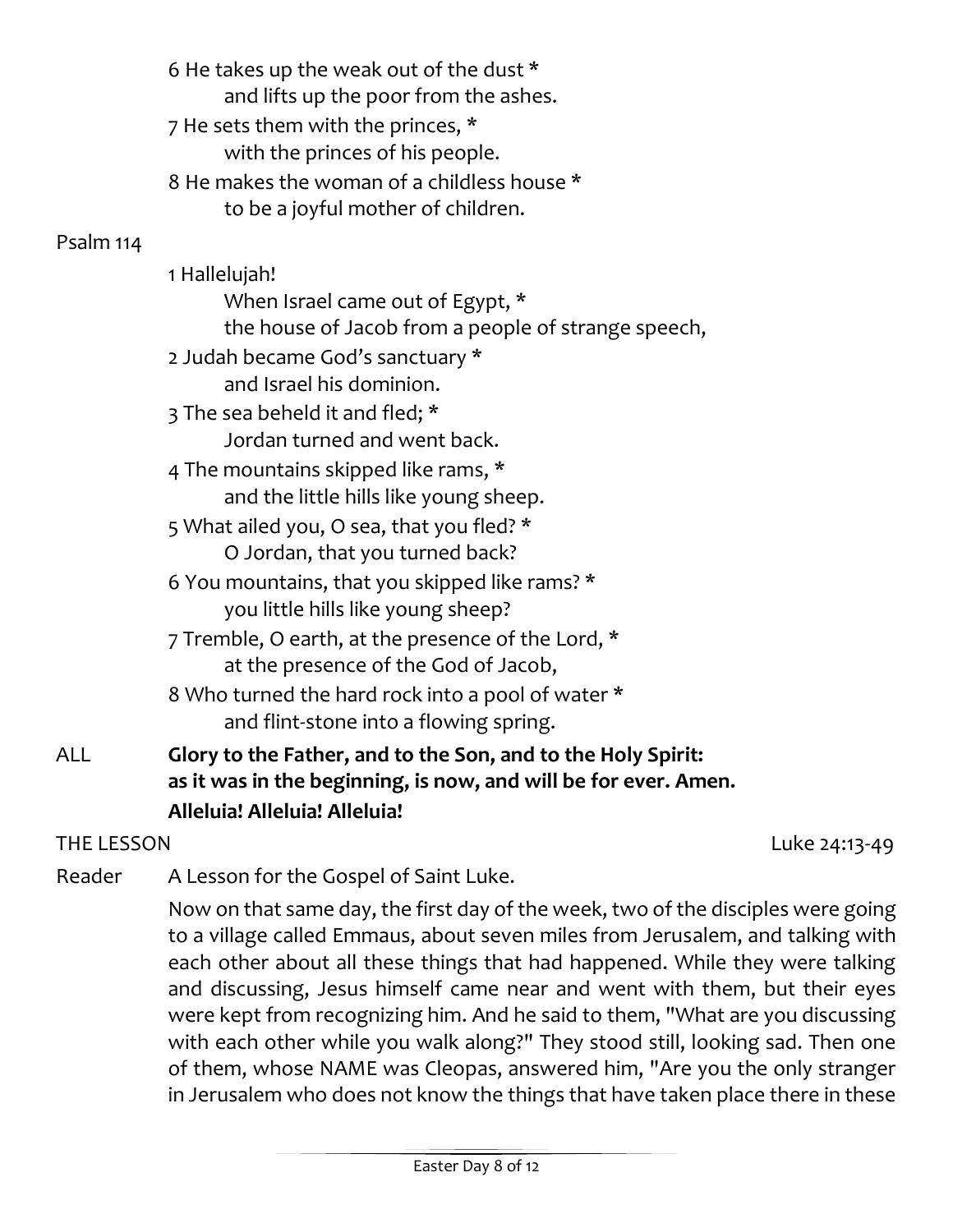days?" He asked them, "What things?" They replied, "The things about Jesus of Nazareth, who was a prophet mighty in deed and word before God and all the people, and how our chief priests and leaders handed him over to be condemned to death and crucified him. But we had hoped that he was the one to redeem Israel. Yes, and besides all this, it is now the third day since these things took place. Moreover, some women of our group astounded us. They were at the tomb early this morning, and when they did not find his body there, they came back and told us that they had indeed seen a vision of angels who said that he was alive. Some of those who were with us went to the tomb and found it just as the women had said; but they did not see him." Then he said to them, "Oh, how foolish you are, and how slow of heart to believe all that the prophets have declared! Was it not necessary that the Messiah should suffer these things and then enter into his glory?" Then beginning with Moses and all the prophets, he interpreted to them the things about himself in all the scriptures.

As they came near the village to which they were going, he walked ahead as if he were going on. But they urged him strongly, saying, "Stay with us, because it is almost evening and the day is now nearly over." So he went in to stay with them. When he was at the table with them, he took bread, blessed and broke it, and gave it to them. Then their eyes were opened, and they recognized him; and he vanished from their sight. They said to each other, "Were not our hearts burning within us while he was talking to us on the road, while he was opening the scriptures to us?" That same hour they got up and returned to Jerusalem; and they found the eleven and their companions gathered together. They were saying, "The Lord has risen indeed, and he has appeared to Simon!" Then they told what had happened on the road, and how he had been made known to them in the breaking of the bread.

While they were talking about this, Jesus himself stood among them and said to them, "Peace be with you." They were startled and terrified, and thought that they were seeing a ghost. He said to them, "Why are you frightened, and why do doubts arise in your hearts? Look at my hands and my feet; see that it is I myself. Touch me and see; for a ghost does not have flesh and bones as you see that I have." And when he had said this, he showed them his hands and his feet. While in their joy they were disbelieving and still wondering, he said to them, "Have you anything here to eat?" They gave him a piece of broiled fish, and he took it and ate in their presence. Then he said to them, "These are my words that I spoke to you while I was still with you-- that everything written about me in the law of Moses, the prophets, and the psalms must be fulfilled." Then he opened their minds to understand the scriptures, and he said to them, "Thus it is written, that the Messiah is to suffer and to rise from the dead on the third day, and that repentance and forgiveness of sins is to be proclaimed in his name to all nations,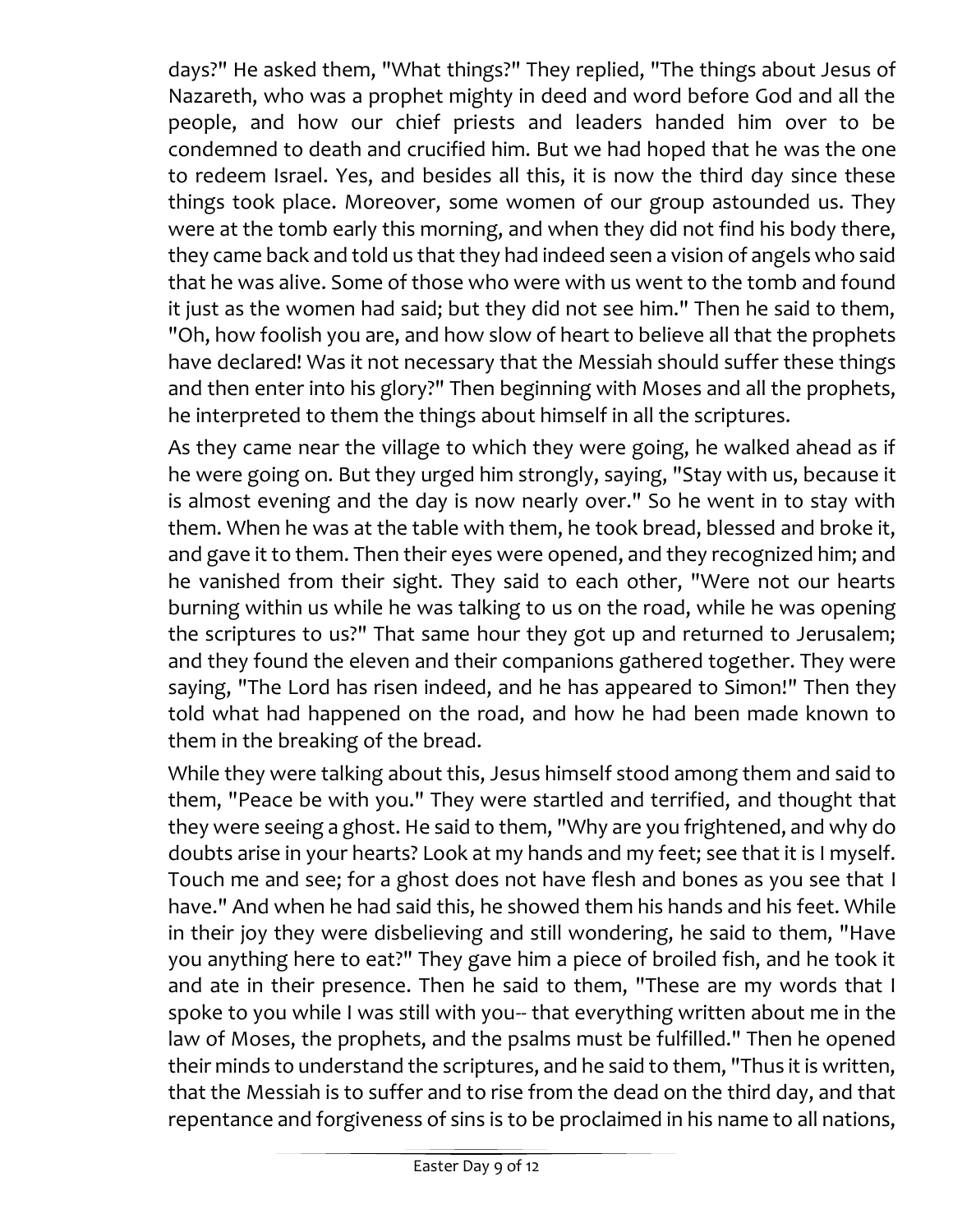beginning from Jerusalem. You are witnesses of these things. And see, I am sending upon you what my Father promised; so stay here in the city until you have been clothed with power from on high."

Reader Here ends the Lesson.

#### THE CANTICLE Magnification and the matrix of the matrix of the matrix of the matrix of the matrix of the matrix of the matrix of the matrix of the matrix of the matrix of the matrix of the matrix of the matrix of the matri

All My soul proclaims the greatness of the Lord, my spirit rejoices in God my Savior; \* for he has looked with favor on his lowly servant From this day all generations will call me blessed: \* the Almighty has done great things for me, and holy is his Name. He has mercy on those who fear him \* in every generation. He has shown the strength of his arm, \* he has scattered the proud in their conceit. He has cast down the mighty from their thrones, \* and has lifted up the lowly. He has filled the hungry with good things, \* and the rich he has sent away empty. He has come to the help of his servant Israel, \* for he has remembered his promise of mercy, The promise he made to our fathers, \* to Abraham and his children for ever. Glory to the Father, and to the Son, and to the Holy Spirit: \* as It was in the beginning, is now, and will be for ever. Amen.

#### THE PRAYERS

- Presider The Lord be with you.
- People **And also with you.**
- Presider Let us pray together;
- All **Our Father, who art in heaven,** 
	- **hallowed be thy Name, thy kingdom come,** 
		- **thy will be done, on earth as it is in heaven.**
		- **Give us this day our daily bread.**
		- **And forgive us our trespasses,**
		- **as we forgive those who trespass against us.**
		- **And lead us not into temptation, but deliver us from evil.**
		- **For thine is the kingdom, and the power, and the glory,** 
			- **for ever and ever. Amen.**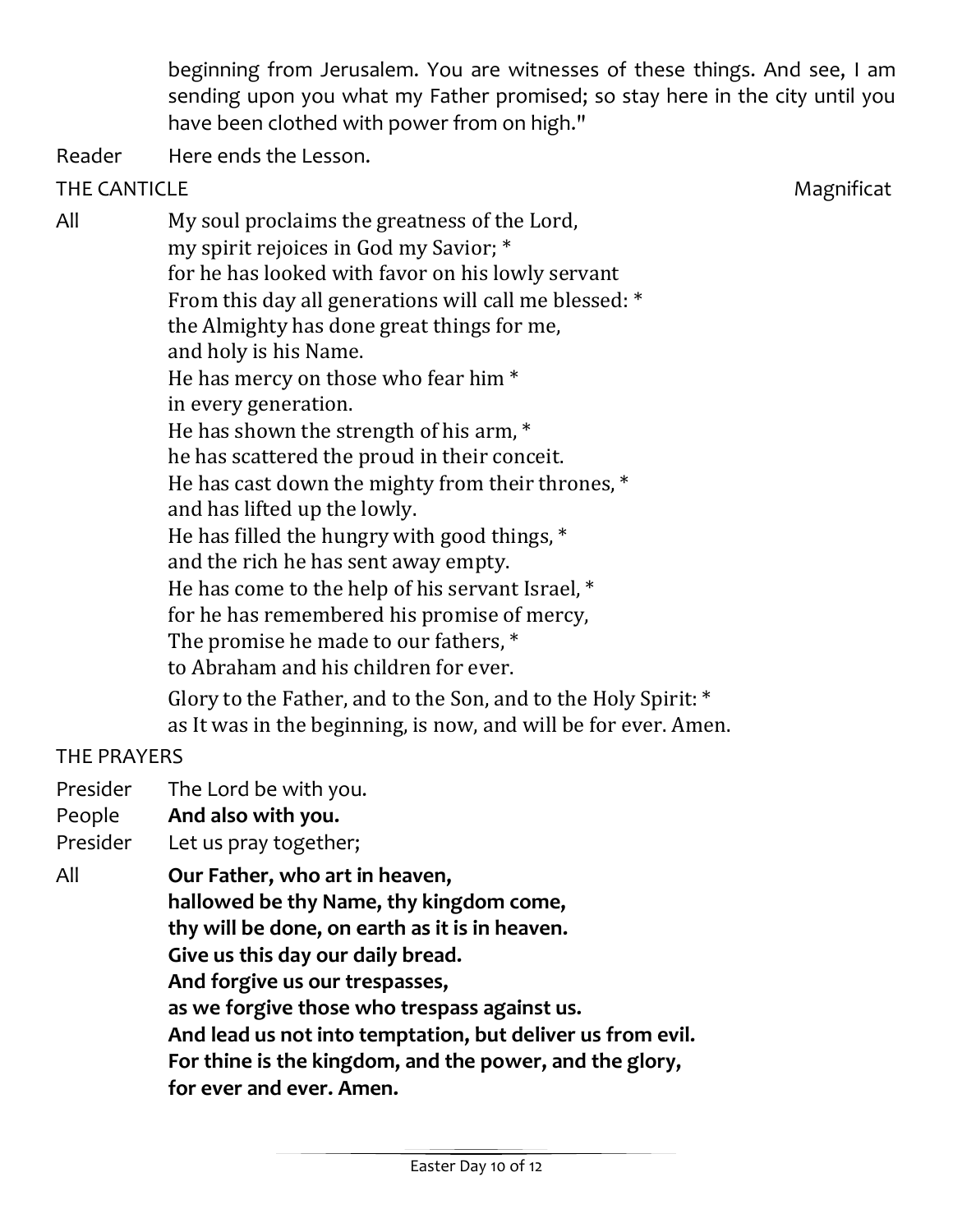### THE SUFFRAGES

| Presider | Show us your mercy, O Lord;                   |
|----------|-----------------------------------------------|
| People   | And grant us your salvation.                  |
| Presider | Clothe your ministers with righteousness;     |
| People   | Let your people sing with joy.                |
| Presider | Give peace, O Lord, in all the world;         |
| People   | For only in you can we live in safety.        |
| Presider | Lord, keep this nation under your care;       |
| People   | And guide us in the way of justice and truth. |
| Presider | Let your way be known upon earth;             |
| People   | Your saving health among all nations.         |
| Presider | Let not the needy, O Lord, be forgotten;      |
| People   | Nor the hope of the poor be taken away.       |
| Presider | Create in us clean hearts, O God;             |
| People   | And sustain us with your Holy Spirit.         |

THE COLLECTS

AN EASTER COLLECT

Presider God of life, listen to the prayers of your Easter people, gathered to celebrate the death and resurrection of your Son. Bring light and peace to all who are in need. We ask this in the name of the Risen One, your Son, our Lord Jesus Christ, who lives and reigns with you and the Holy Spirit, one God forever and ever.

People **Amen.**

A COLLECT FOR MISSION

Presider O God and Father of all, whom the whole heavens adore: Let the whole earth also worship you, all nations obey you, all tongues confess and bless you, and men and women everywhere love you and serve you in peace; through Jesus Christ our Lord.

People **Amen.**

#### A PRAYER OF ST. CHRYSOSTOM

Presider Almighty God, you have given us grace at this time with one accord to make our common supplication to you; and you have promised through your well-beloved Son that when two or three are gathered together in his Name you will be in the midst of them: Fulfill now, O Lord, our desires and petitions as may be best for us; granting us in this world knowledge of your truth, and in the age to come life everlasting.

People **Amen.**